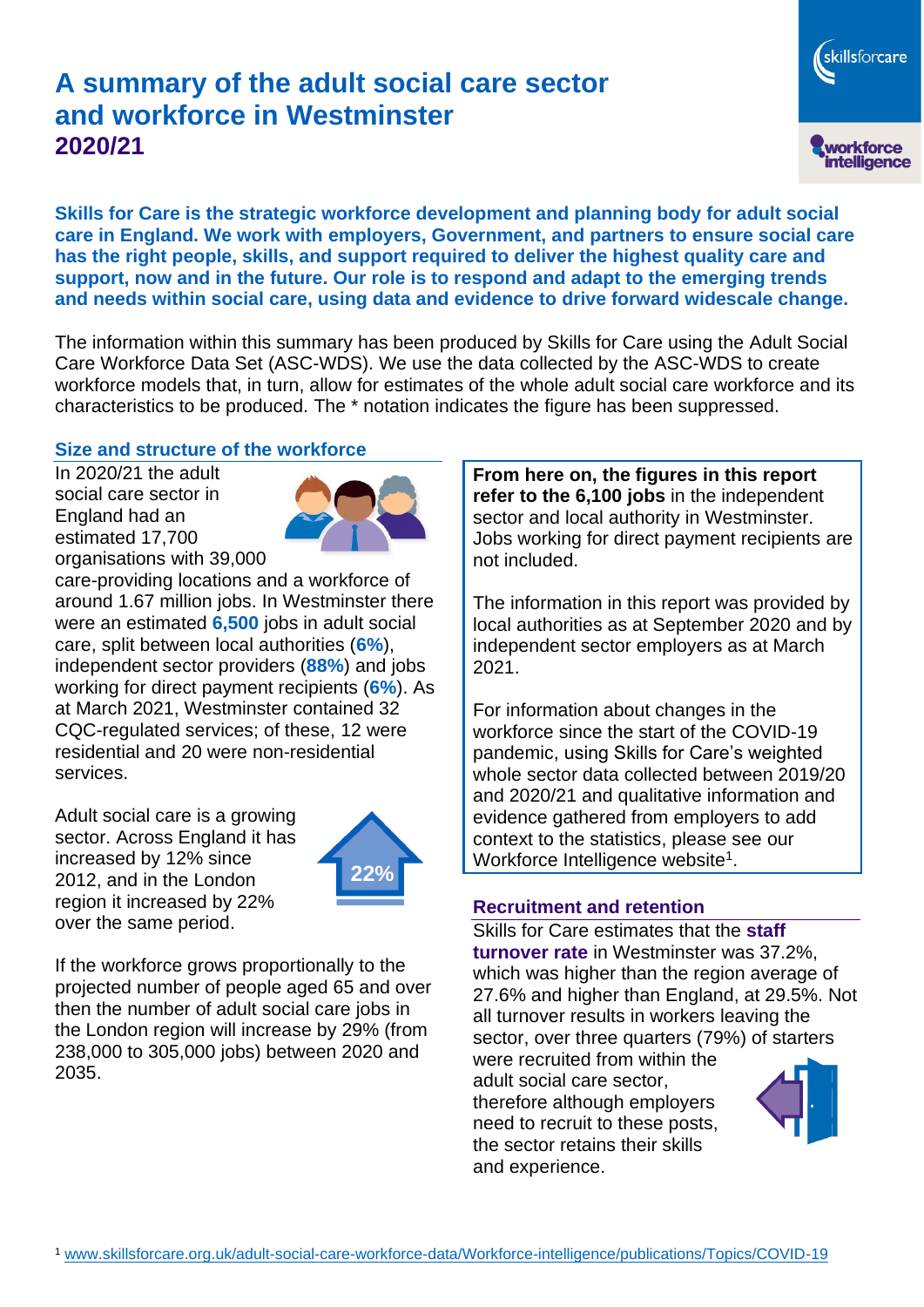Adult social care has an experienced 'core' of workers. Workers in Westminster had on average **8.5 years of experience in the sector** and 84% of the workforce had been working in the sector for at least three years.

Using both workforce intelligence evidence and our links with employers and stakeholders across England, we know that recruitment and retention is one of the largest issues faced by employers. We have many resources and tools available to help, for example the 'Values-based recruitment and retention toolkit'<sup>2</sup> and 'Seeing potential: widen your talent pool'. <sup>3</sup> For more information please visit: [www.skillsforcare.org.uk/recruitment-retention](http://www.skillsforcare.org.uk/recruitment-retention)

## **Employment information**

We estimate Westminster had **6,100** adult social care jobs employed in the local authority and independent sectors. These included 650 managerial roles, 225 regulated professionals, 4,400 direct care (including 3,400 care workers), and 750 othernon-care proving roles.

The average number of **sickness days** taken in the last year in Westminster was 7.6, (8.5 in London and 9.5 across England). With an estimated directly employed workforce of 5,500, this would mean employers in Westminster lost approximately **42,000 days to sickness in 2020/21**. In England levels of staff sickness have nearly doubled over the course of the pandemic between 2019/20 and 2020/21, in total around 6 million extra days were lost to sickness than in the year before.

Around one quarter (23%) of the workforce in Westminster were on zero-hours contracts. Over two thirds (69%) of the workforce usually worked full-time hours and 31% were parttime.

# **Chart 1. Proportion of workers on zero hours contracts by area**

| England     | 25% |  |
|-------------|-----|--|
| London      | 42% |  |
| Westminster | 23% |  |

## **Workforce demographics**

The majority (73%) of the workforce in Westminster were female, and the average age was 45.8 years old. Workers aged



24 and under made up 4% of the workforce and workers aged over 55 represented 28%. Given this age profile approximately 1,700 people will be reaching retirement age in the next 10 years.

Nationality varied by region, in England 83% of the workforce identified as British, while in the London region this was 63%. An estimated 68% of the workforce in Westminster identified as British, 13% identified as of an EU nationality and 20% a non-EU nationality, therefore there was a higher reliance on non-EU than EU workers.

## **Pay**



Table 1 shows the full-time equivalent annual or hourly pay rate of selected job roles in Westminster (area), London (region) and England. All figures

represent the independent sector as at March 2021, except social workers which represent the local authority sector as at September 2020. At the time of analysis, the National Living Wage was £8.72.

#### **Table 1. Average pay rate of selected job roles by area**

|                                 | England | <b>Region</b> | Area    |  |
|---------------------------------|---------|---------------|---------|--|
| Full-time equivalent annual pay |         |               |         |  |
| Social Worker <sup>t</sup>      | £37,100 | £44,500       | £45,300 |  |
| Registered nurse                | £33,600 | £34,700       | £36,800 |  |
| Hourly pay                      |         |               |         |  |
| <b>National Living</b><br>Wage  | £8.72   | £8.72         | £8.72   |  |
| Senior care worker              | £10.00  | £10.43        | $\star$ |  |
| Care worker                     | £9.29   | £9.70         | $\star$ |  |
| Support and<br>outreach         | £9.53   | £10.19        | $\star$ |  |

†Local authority social workers only.

Please note that pay varies by sector, with local authority pay generally being higher than independent sector pay.

[www.skillsforcare.org.uk/vba](http://www.skillsforcare.org.uk/vba)